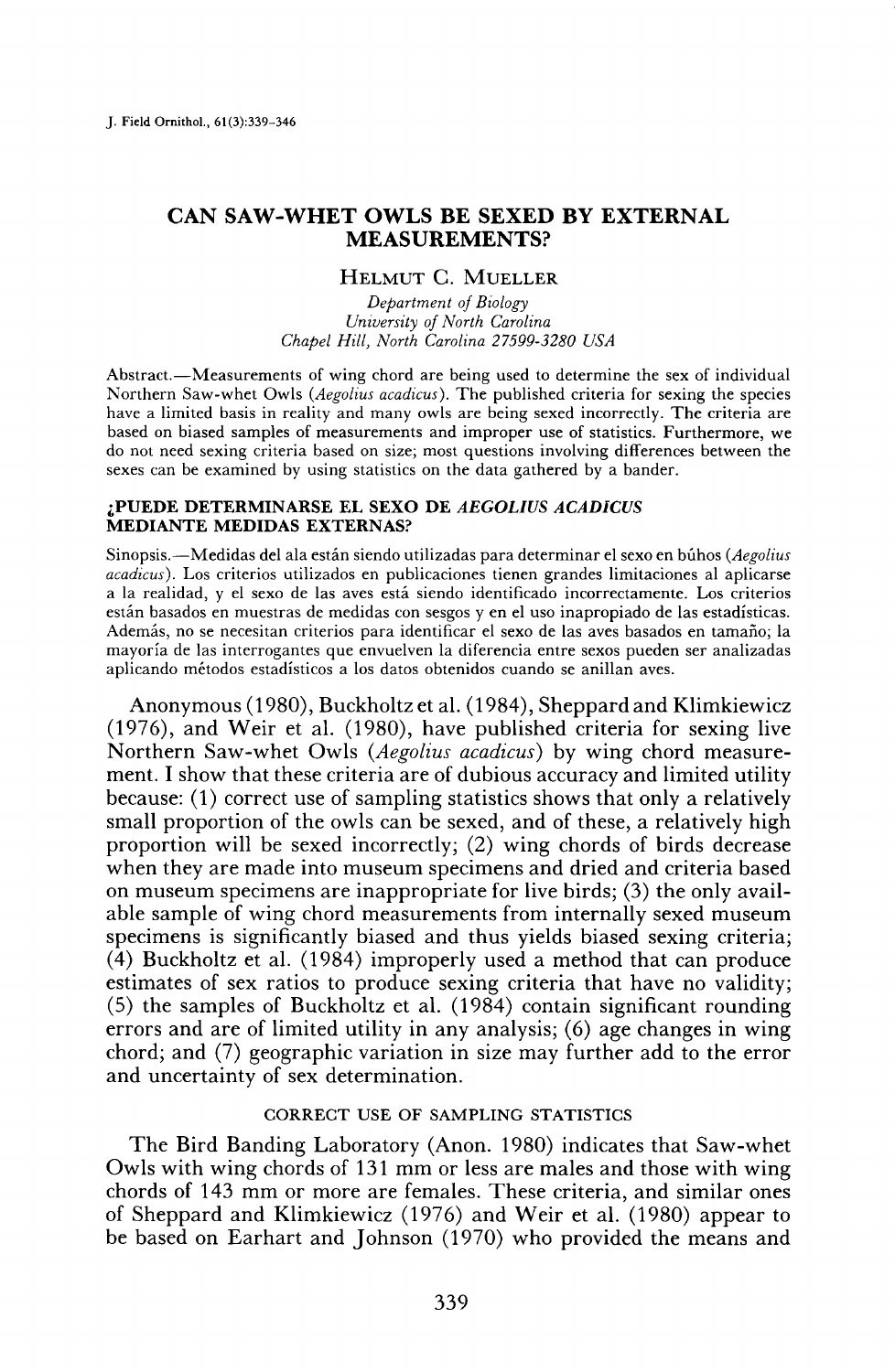**standard errors of wing chord for 57 internally sexed museum specimens. At first glimpse, the criteria appear reasonable: if we assume that the samples of Earhart and Johnson (1970) have normal distributions, then 99.89% of the females would have wing chords greater than 131.4 mm and thus virtually all individuals with wing chords of 131 mm or less would be males. Similarly, 99.84% of males would have wing chords of less than 143.5 mm and thus virtually all larger individuals would be females. Unfortunately, it is improper to use the statistics of a sample to comment on the identity of an individual drawn from without the sample.** 

**The mean and standard deviation of a sample are only estimates of the mean and standard deviation of the population. The mean for males in the sample of Earhart and Johnson (1970) is 132.2 mm, the standard error of the mean is 0.63, the standard deviation is 3.83 and the standard error of the standard deviation is 0.45. At the 99% confidence interval, the mean for males in the population lies between 130.49 and 133.91, the standard deviation lies between 2.61 and 5.06 and the range is 117.5- 146.9 mm. Figures I and 2 of Buckholtz et al. (1984) present the distributions of wing chord measurements for 1577 HY (birds hatched in that calendar year) and 1011 AHY (birds hatched in any year prior to the year of capture) Saw-whet Owls. Using the criterion of Anon. (1980), 9.5% of the HY birds would be sexed female. If we assume a sex ratio of unity and use my calculations given above, as many as 28.7% of these "females" might actually be males. Similar calculations for AHY show that 15.2% would be sexed female and as many as 27.9% of these might actually be males.** 

**The females in the sample of Earhart and Johnson (1970) have a mean wing chord of 139.0, a standard error of the mean of 0.55, a standard deviation of 2.46 and a standard error of the standard deviation of 0.39. At the 99% confidence interval, the mean of the population of females lies between 137.43 and 140.57, the standard deviation lies between 1.34 and 3.57 and the range is 128.2-149.8. Using the criterion of Anon. (1980), 24.4% of the HY sample of Buckholtz et al. (1984) would be sexed as females and as many as 5.4% of these might actually be males. Similarly, 14.7% of AHY would be sexed as females and up to 14.1% might actually be males.** 

**Sexing only 10% to 24% of a sample with a possible error of 5% to 29% has little scientific merit. Correct use of sampling statistics yields estimates that the longest male wing chord would be 146.9 mm and the shortest female wing chord would be 128.2 mm, both at the 99% confidence**  interval, yielding criteria of  $\geq$ 148 mm for females and  $\leq$ 127 for males. **These criteria would identify 5.3% of HY as male and 0.6% as females, with an error of only 0.5% in both cases. For AHY, 2.6% of the birds would be sexed as male and 1.0% as female, both with an error of 0.5%. If these criteria are used, females are twice (AHY) to eight times (HY) as likely to occur in any sample, leading an investigator using only data from sexed birds to conclude that females are more likely to do whatever is being investigated.**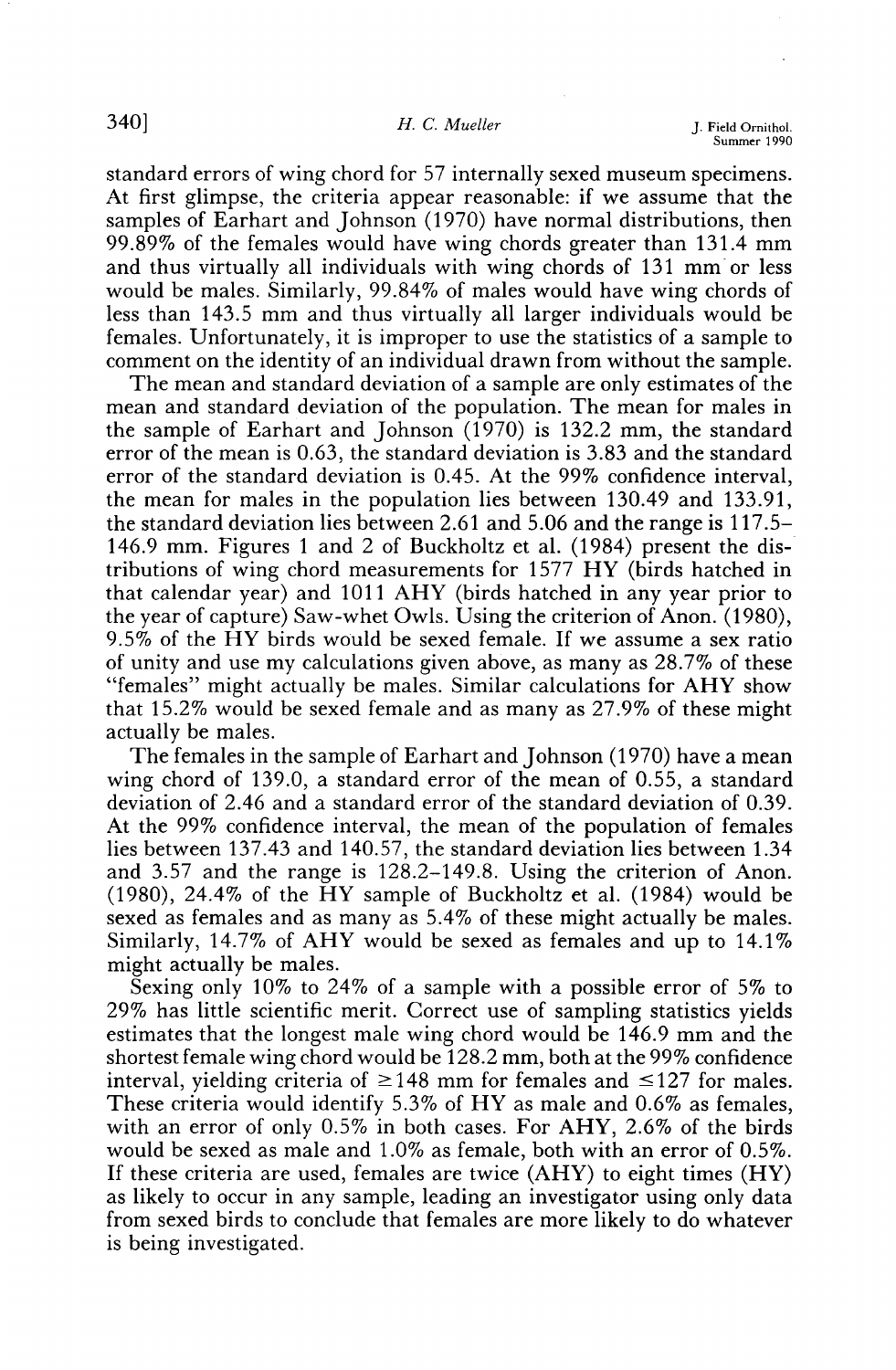### **MEASUREMENTS OF MUSEUM SPECIMENS**

**The calculations in the preceding section assume that the data of Earhart and Johnson (1970) constitute a random and unbiased sample of the statistical population from which banded birds are taken. This is not true: the wing measurement of a bird decreases during the first few months after it is made into a museum specimen. There is no measurement of this shrinkage for any owl, but wing chord measurements taken from freshly dead individuals in samples from seven species were an average of 1.72% longer than those taken from the same museum skins six months or more later (Greenwood 1979, Green 1980, Knox 1980). A difference**  of this magnitude is about 34% of the difference between the means of **the sexes of Saw-whet Owls and obviously would have considerable effect on sexing criteria.** 

### **THE SAMPLE OF INTERNALLY SEXED MUSEUM SPECIMENS**

**Earhart and Johnson (1970) present wing chord measurements for 30 taxa of North American owls. The Saw-whet Owl is the only one to show significant difference between the sexes in the variance in wing chord (F**   $= 2.43$ ,  $n = 37, 20, P < 0.05$ , two-tailed). A significant difference at the **5% level in 1 of 30 samples is about what is expected by chance and this appears to be the best explanation for the bias in the sample.** 

**The biased sample results in a biased estimate of the characteristics of the population and in biased sexing criteria. The mean coefficient of variation for all 60 samples of Earhart and Johnson is 2.67. I will use this value to illustrate the effects of biased variances on sexing criteria: the proportion of birds sexed as males would decrease from 8.8% to 2.5% for HY and from 4.4% to 0.1% for AHY. Birds sexed as females would increase from 1.1% to 6.4% for HY and from 2.2% to 6.3% for AHY. These calculations assume that only the variances of Earhart and Johnson are biased; the means are suspect but there is no way of guessing the direction of bias. Note that this slight change reverses the bias in the sex ratio obtained using the variances of Earhart and Johnson (1970).** 

#### **THE CRITERIA OF BUCKHOLTZ ET AL.**

**Buckholtz et al. (1984) offer separate criteria of wing chord length for AHY and HY Saw-whet Owls and make the remarkable claim that wing chord permits the "... correct identification of 50% of each sex and misidentification of only 1% of the other sex..."! The method used by Buckholtz et al. to obtain their criteria relies entirely on the information contained in their samples of wing chords taken from 1577 HY and 1011 AHY live, unsexed owls and the simple (and valid) assumption that females are larger than males. Buckholtz et al. (1984) used the computer program of MacDonald and Pitcher (1979), which alternates between direct search optimization and fast iterative calculations to produce frequency distributions of size classes in a sample. This program was developed to provide estimates of the proportions of year-size-classes infish.**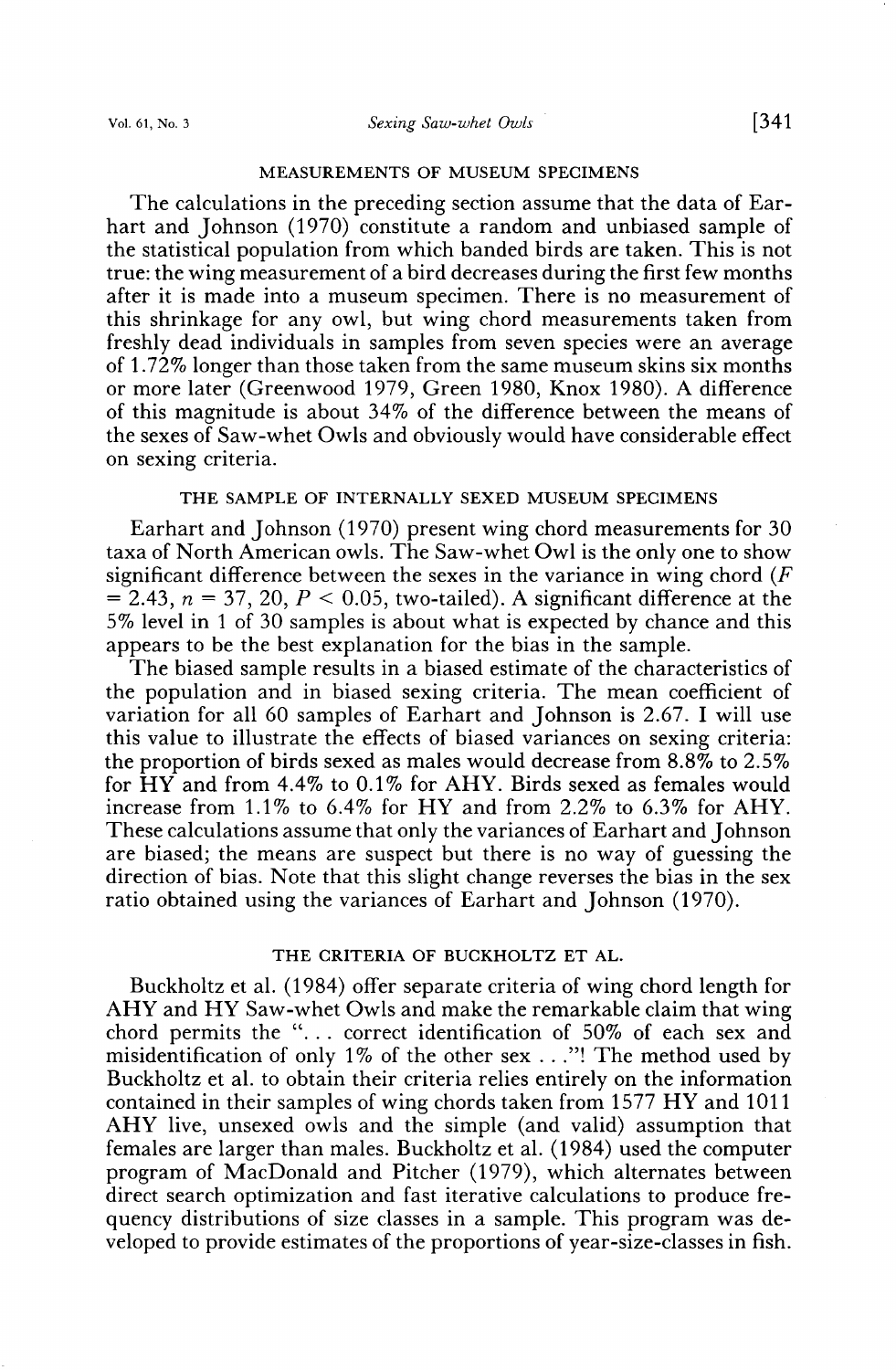**The program calculates normal distributions for each size class (the two sexes when used on owls) and seeks the best fit between these calculated distributions and the observed distribution of measurements. It is an excellent method for producing estimates of the numbers of male and female Saw-whet Owls in a sample of unsexed birds but it cannot be used to determine the sex of an individual in the sample with any statistical confidence and definitely should not be used to establish criteria for sexing individuals from without the sample. Further, Buckholtz et al. (1984) have misused the method of MacDonald and Pitcher (1979) and have failed to produce the best estimates of the sex ratio in their own sample. The method requires producing estimates of the mean and variance of a measurement for each sex. Buckholtz et al. (1984) believe that the best estimate of the mean and standard deviation of wing chord for males and females can be obtained by "... reducing the number of parameters to be estimated .... "Their method of "reduction" involves constraining the sex ratio to 1:1, then constraining the variances of the sexes to equality, and ignoring the goodness of fit between their calculated and observed size-frequency distributions. Their final calculations, on which their sexing criteria are based, result in calculated size-frequency distributions that differ significantly from their observed size-frequency distributions for HY birds (P < 0.001) and almost significantly for AHY birds 0.06**   $P < 0.07$ . Thus, the sexing criteria of Buckholtz et al. (1984) for HY **birds have no basis in their data.** 

**The MacDonald program, used correctly, reduces the chi-square values with each step and produces a better goodness of fit between calculated and observed size-frequency distributions. Further, when the goodness of fit cannot be improved by further calculations, the initial estimates of some of the parameters should be revised and the program run again (MacDonald and Pitcher 1979). In both of the examples of MacDonald and Pitcher, the use of revised initial values resulted in chi-square values which were less than the number of degrees of freedom, a considerably better fit than any of those obtained by Buckholtz et al. (1984). In contrast, the calculations of Buckholtz et al. increase the chi-square values for the only step for which they provide details. In this step, they constrained the variance so that it was equal for the sexes, increasing the chi-square for AHY birds from 26.0 (22 dr) to 34.4 (23 dr) and decreasing the probability that the calculated size-frequency distribution of Buckholtz et al. (on which their sexing criteria are based) is the same as the size**frequency distribution from the owls they netted from  $0.20 < P < 0.30$ **to 0.06 < P < 0.07. In a previous step, Buckholtz et al. constrained the sex ratio in their sample to unity. Their Figure 1 appears to indicate a skew to the right, suggesting a female-biased sex ratio in their sample and it is likely that the chi-square value would be further reduced by allowing the sex ratio to vary from unity.** 

**At best, the program of MacDonald and Pitcher (1979) provides only estimates of the means and variances for males and females in the sample. It does not identify individuals as males or females and thus does not**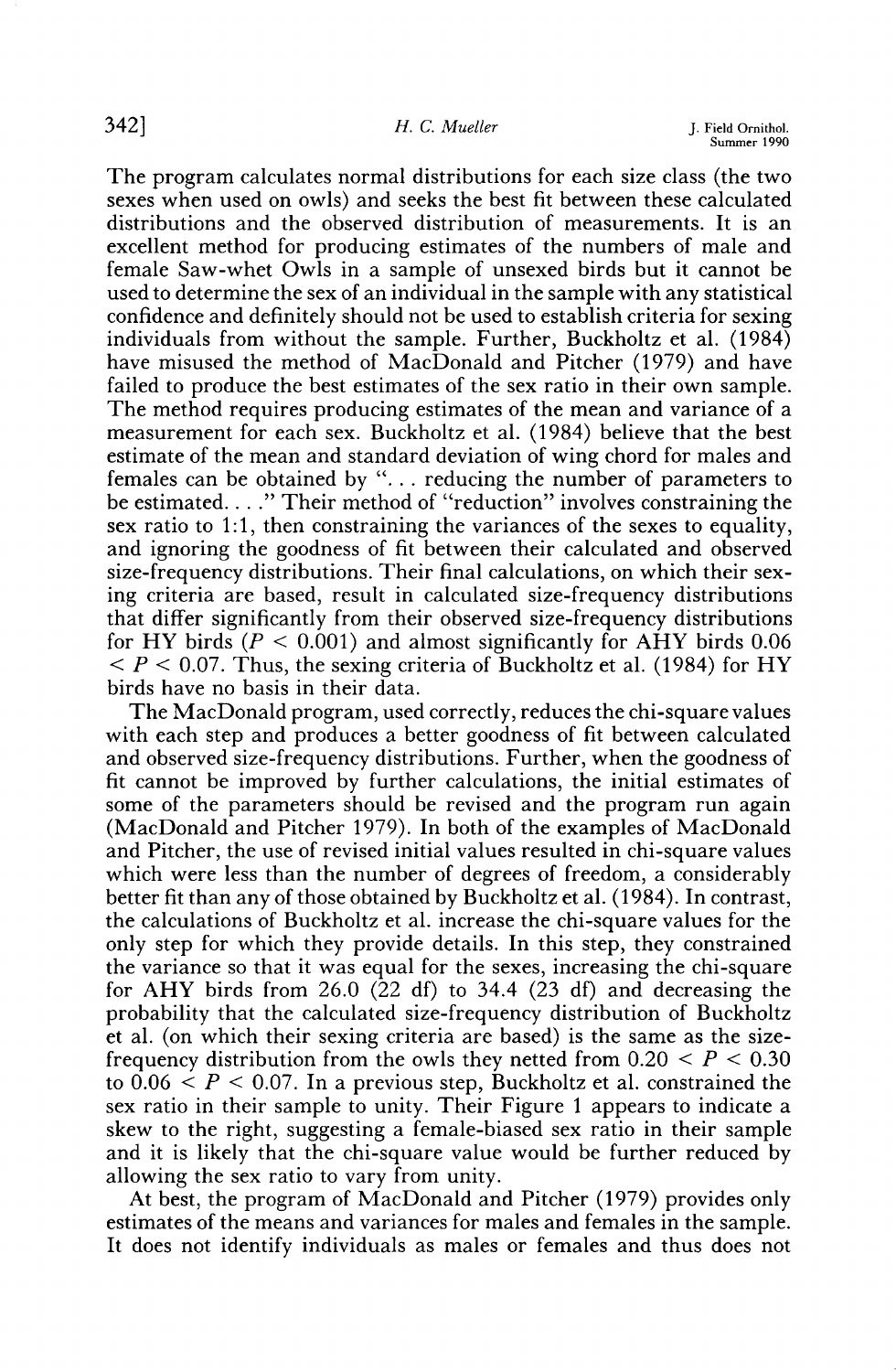**have the assured accuracy of means and variances derived from individuals of known sex. The only indicator of the accuracy of the estimates of means and variances is the chi-square goodness of fit between observed and calculated distributions, and the poor fit suggests the probability of considerable error.** 

## **THE SAMPLE OF BUCKHOLTZ ET AL.**

**There are problems with the observed size-frequency distributions of Buckholtz et al. (1984), particularly for the HY owls, which may make it impossible to separate the sexes, regardless of the method used. A size difference between the sexes should result in a bimodal frequency distribution, or at worst, unimodal. For example, Mewaldt and King (1986) found bimodal distributions for wing chord in six of seven samples of White-crowned Sparrows (Zonotrichia leucophrys). Male White-crowned Sparrows are 4.5% (HY) and 5.4% (AHY) larger than females and the means for the sexes differ by about two standard deviations. Female Sawwhet Owls are 5.1% larger than males and the means for the sexes differ by about two standard deviations. We would thus expect bimodal distributions in the samples of Buckholtz et al. (1984). Instead, their sample of HY birds shows five peaks at 130, 132, 135, 138 and 140 mm, and four of these (all but 138 mm) differ significantly from both adjacent**  troughs (G values range from 5.75 to 14.97 and P values from  $\leq 0.02$  to **<0.0002). In the entire size-frequency distribution for HY owls, measurements ending in 0, 2, 5, or 8 have more birds recorded than both adjacent measurements in 9 of 13 possible cases while no measurement ending in 1, 3, 4, 6, 7 or 9 shows more individuals than both adjacent**  measurements in 20 possible cases (Fisher exact  $P = 0.004$ ). All five of **the peaks in the distribution are at measurements which end in 0, 2, 5**  or 8; this is very improbable (Fisher  $P = 0.0022$ ). It is obvious that the **measurers of Buckholtz et al. (1984) had a very strong tendency to round measurements at 0, 2, 5, and 8.** 

**The sample of AHY owls of Buckholtz et al. (1984) is not quite as aberrant as their HY sample but it is biased and multimodal. There are five peaks: 133, 135,138, 140, and 142 mm. The peak at 135 mm differs**  significantly from the trough at 134 mm ( $G = 3.95, P < 0.05$ ) and the **peak at 140 mm differs significantly from the trough at 139 mm (G = 6.52, P < 0.02). Four of the five peaks occur at measurements ending in**  0, 2, 5 or 8, indicating measuring bias (Fisher  $P = 0.046$ ). For the entire **distribution of AHY birds, measurements ending in 0, 2, 5 or 8 have more birds recorded than both adjacent measurements in 5 of 11 cases while measurements ending in 1, 3, 4, 6, 7 or 9 have more birds recorded than both adjacent measurements in only one of 18 possible cases (Fisher**   $P = 0.018$ .

**The measuring error introduced by preference for certain digits should be reduced by grouping measurement intervals before beginning computations to determine the size-class components in a size-frequency distribution (MacDonald and Pitcher 1979). The rounding of Buckholtz et**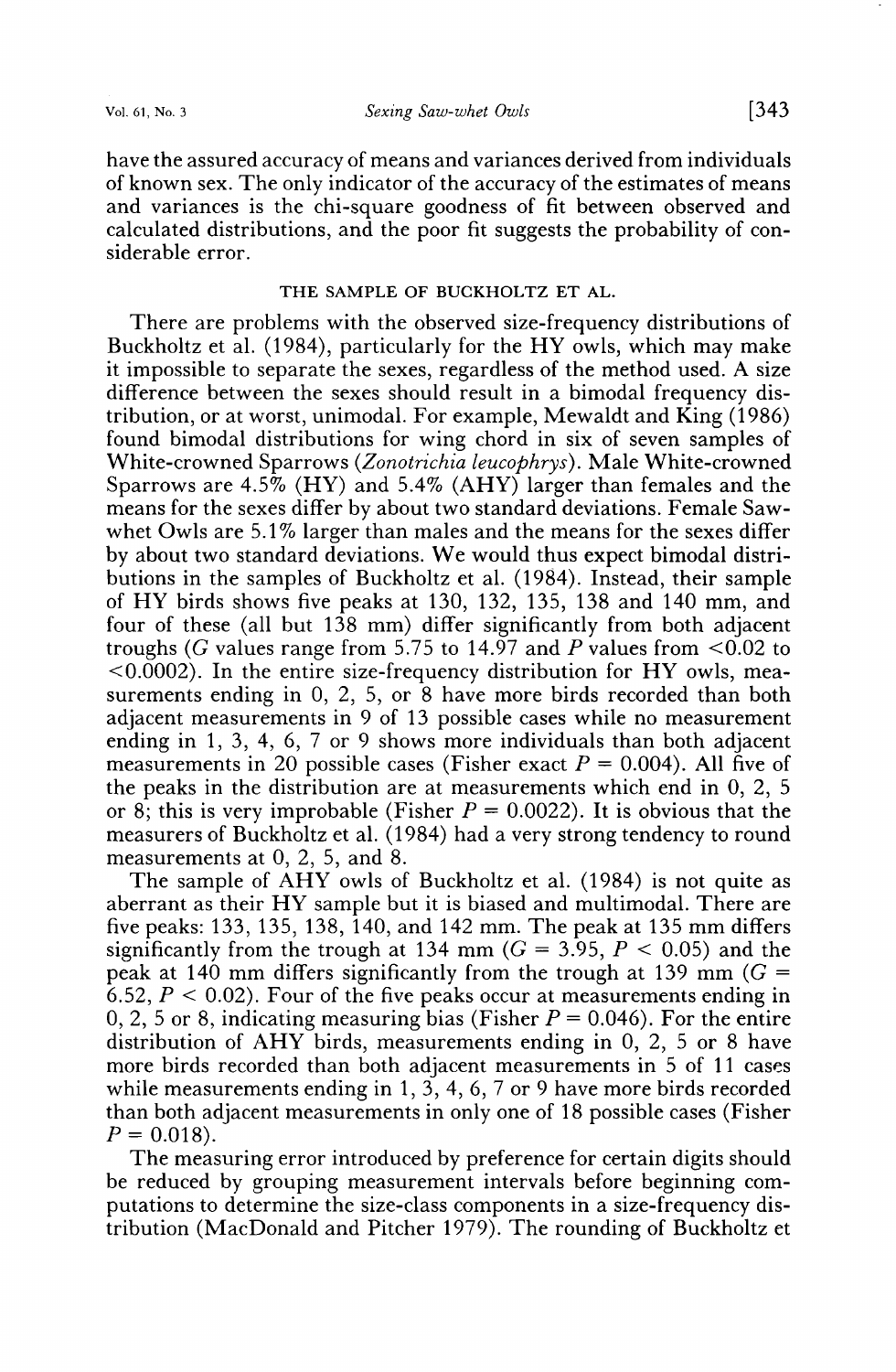**al. (1984) is due to both "lengthening" the wing of birds with shorter than the preferred measurement and "shortening" the wing of birds with longer than the preferred measurement. The only reasonable way to deal with this problem is to lump the data of Buckholtz et al. in 3 mm increments. The MacDonald program could then be run on the data and this might yield reasonable estimates of the numbers of individuals of each sex. The result might be useful to Buckholtz et al. (1984) in discovering interesting phenomena in their sample but would be of no utility in sexing birds in other samples.** 

### **AGE CHANGES IN WING CHORD**

**Mueller and Berger (1967) found that live, unsexed AHY Saw-whet Owls had wing chords that were 2.0 mm longer than those of HY owls. Buckholtz et al. (1984) found a difference of 1.4 mm. Wing chords are longer in AHY than HY birds in many species and these findings are not surprising. However, the accuracy of either estimate of age difference is questionable because the birds were not sexed. If, for example, there are more females than males in the AHY sample than in the HY sample, the apparent age difference could actually be an artifact of sex bias in the samples. There is differential migration of the sexes in many species of birds and sex ratios of unity in a sample of migrants should not be**  assumed. Korpimäki and Hongell (1986) found that Boreal Owls (A. **funereus) captured during migration in Finland had mean wing chords that were similar to those of breeding females and much longer than those of breeding males.** 

# **DIFFERENCES IN MEASUREMENT TECHNIQUES**

**A small, but consistent difference in technique between a given bander and the individual(s) that measured the birds for the reference sample on which the criteria are biased can result in considerable error. The mean wing chord for AHY birds is 138.5 mm for the sample of Mueller and Berger (1967) and 137.0 mm for the sample of Buckholtz et al. (1984). It is likely that most of this difference is an artifact of differences in measuring techniques. This difference is 22.1% of the difference between the means for the sexes in the sample of Earhart and Johnson (1970) and thus would have considerable effect on sexing criteria.** 

### **GEOGRAPHIC VARIATION IN SIZE**

**Another possible source of error is geographic variation in size. There is no evidence for or against this possibility in Saw-whet Owls but geographic variation in wing chord occurs within many species and subspecies.** 

**We know very little about geographic variation in size of North American birds. For example, western Cooper's Hawks (Accipiter cooperii) are more than 6% smaller than eastern birds, a highly significant difference and an unknown until the publication of Mueller et al. (1981) and Henny et al. (1985).**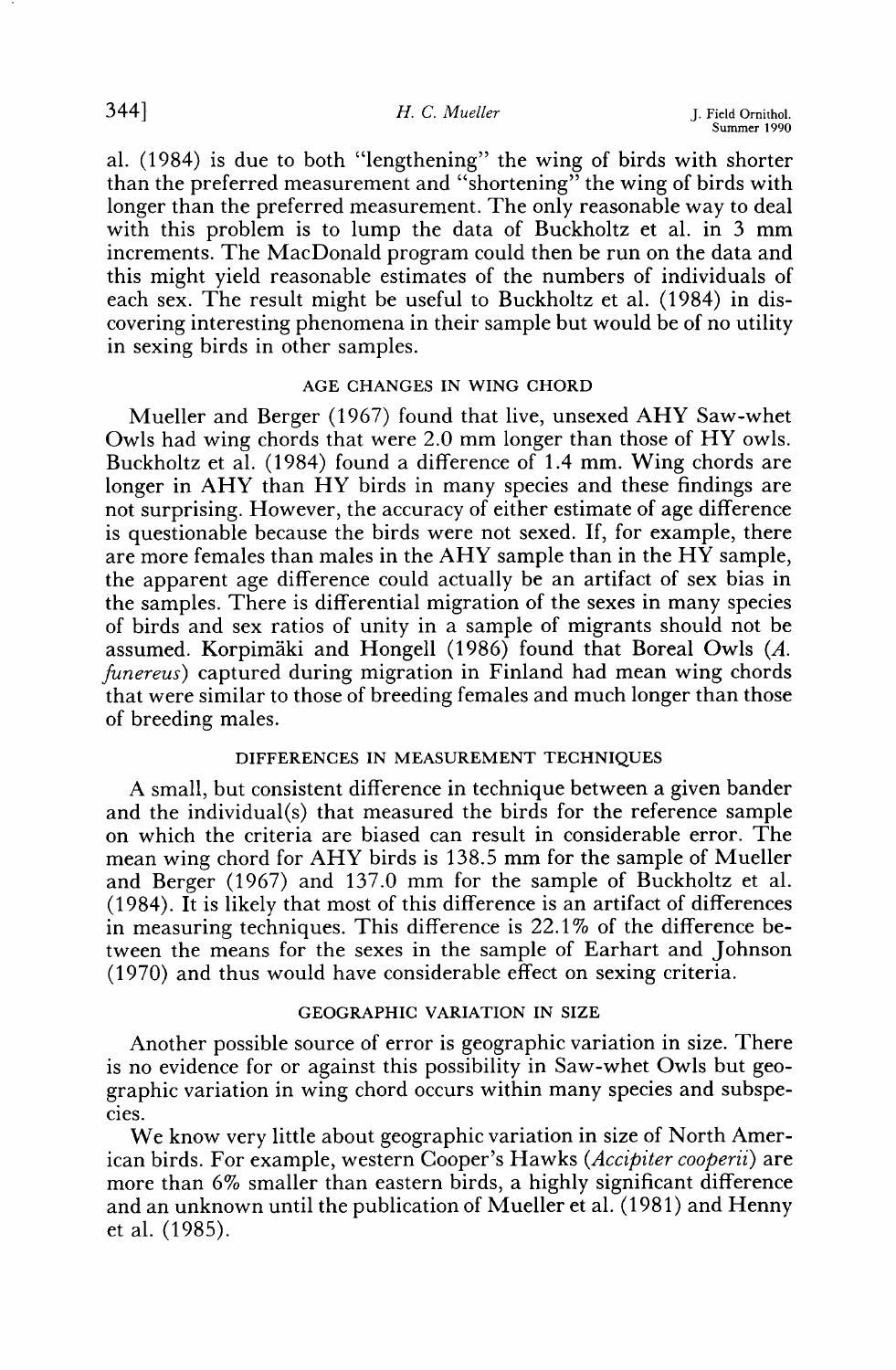#### **RECOMMENDATIONS**

**The currently available criteria for sexing Saw-whet Owls by wing chord should not be used because of the uncertain accuracy and the high probability of error.** 

**Measurements of live or freshly dead owls of known sex are necessary for the development of accurate criteria. Owls can be sexed by behavioral criteria during the breeding season: only the female incubates and broods and the male provides all of the food for the female at this time (Mueller 1986). I have found it very difficult to sex dead HY owls in fall and winter and internal sexing by laparotomy will require great skill. However, the criteria resulting from a sufficient and unbiased sample of owls of known sex and age will probably only enable us to sex a relatively small fraction of a sample.** 

**Multivariate analysis of several external measurements might result in more useful sexing criteria but variation is considerable between banders in the relatively simple measurement of wing chord and I am dubious about the comparability of other external measurements because of the difficulties involved in measuring live birds.** 

**Sexing criteria based on size are of value only because they: (1) encourage banders to measure their birds; and (2) allow an investigator to answer questions about any differences between the sexes in the recoveries of banded birds, using the data from all banders. Most questions about the sexes can be answered by using the measurements without knowing the sex of the individual. Indeed, it is more efficient, and probably more accurate, to use all of the data in a sample rather than discarding all but a few large females and small males. Examining size-frequency distributions can reveal both errors and interesting phenomena that would go unnoticed if one merely assigns sex to individuals.** 

**Testing a hypothesis involving differences between the sexes can be done by comparing samples. For example, Weir et al. (1980) used sexing**  criteria to suggest that females migrated earlier in the fall than males. **This finding probably could be established more scientifically by showing that early owls were significantly larger than later owls and noting that this is best explained by the difference in size between the sexes.** 

**The sex ratio in a sample can be estimated by the method of MacDonald and Pitcher (1979) or one of several other similar methods. The simpler method of Mewaldt and King (1986) probably can be modified to provide an estimate of the sex ratio for many samples. An appreciable bias in the sex ratio can be detected by visual examination of the size-frequency distribution or by testing the distribution for fit to a normal distribution.** 

**Sexing criteria for other species using wing chord or other measures of size should be examined in detail. I suspect that other species are being sexed incorrectly.** 

### **ACKNOWLEDGMENTS**

**I thank M. Green, N. S. Mueller, and C. Verlinden for comments on the manuscript.**